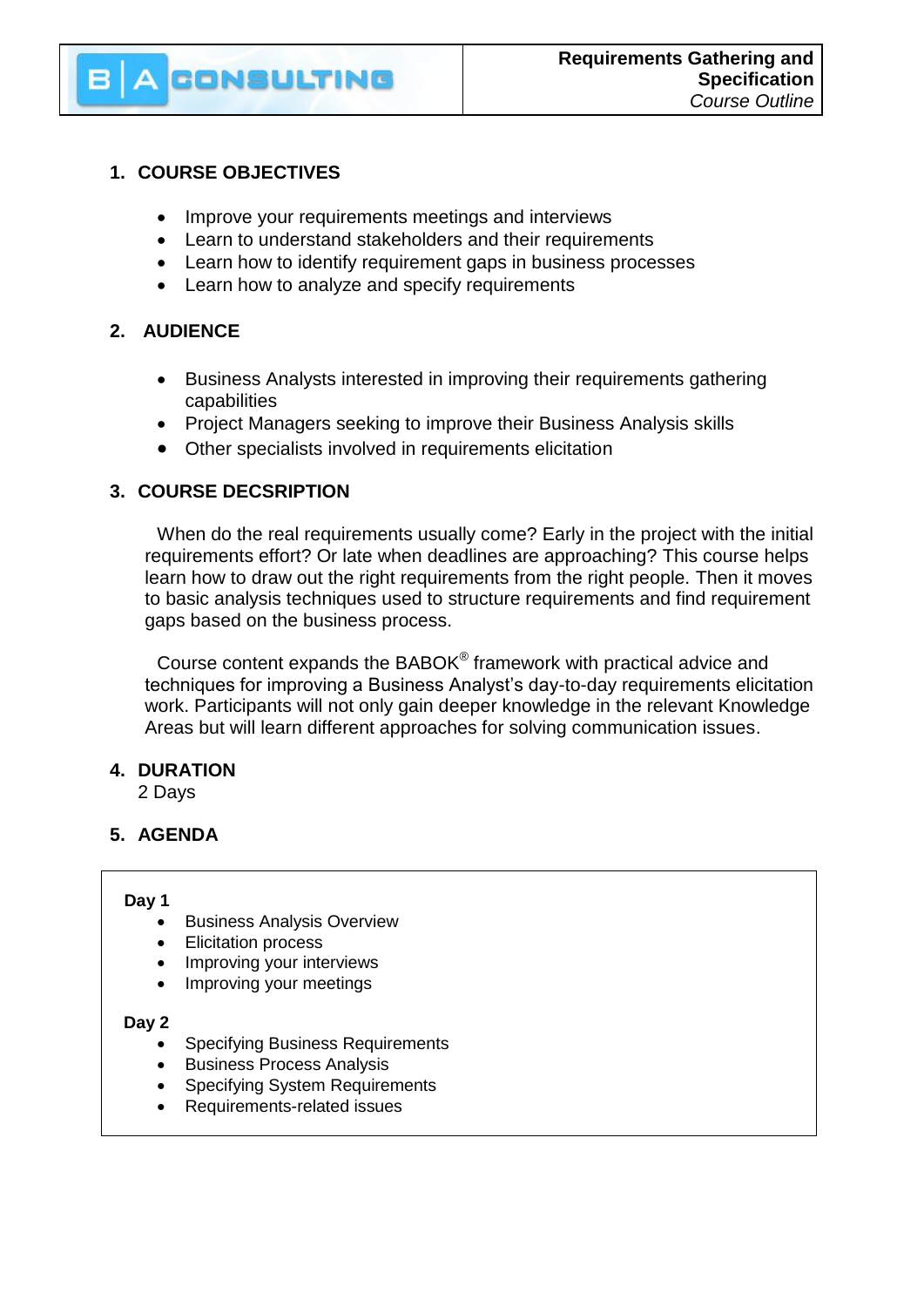# **6. COVERED TOPICS**

#### **Business Analysis Overview**

• Meet the Business Analyst

CONSULTING

- Purpose of Business Analysis
- **•** Business Analysis Knowledge Areas
- Stakeholder Types

### **Elicitation Process**

- Elicitation process overview
- Understanding team responsibilities
- Understanding stakeholder interest/influence
- Adopting the right approach to stakeholders
- Elicitation fundamental skills
- Elicitation techniques

#### **Improving your interviews**

- Interviewing basics
- Interview preparation
- Interview execution
- Handling problematic interviews
- Ensuring result quality

#### **Improving your meetings**

- Common meeting problems
- Meeting roles and participant attitude
- Meeting preparation
- Meeting execution
- Ensuring quality meeting results
- The Six hats technique for quality meetings

### **Specifying Business Requirements**

- Problem identification
- Root cause analysis
- Requirements Traceability

#### **Business Process Analysis**

- Identifying processes in scope (a.k.a Business use cases)
- Basics of process modeling
- Mapping requirements to processes

### **Specifying System Requirements**

- Identifying main system functionalities
- Interface Analysis
- Specifying system use cases
- Specifying functional requirements